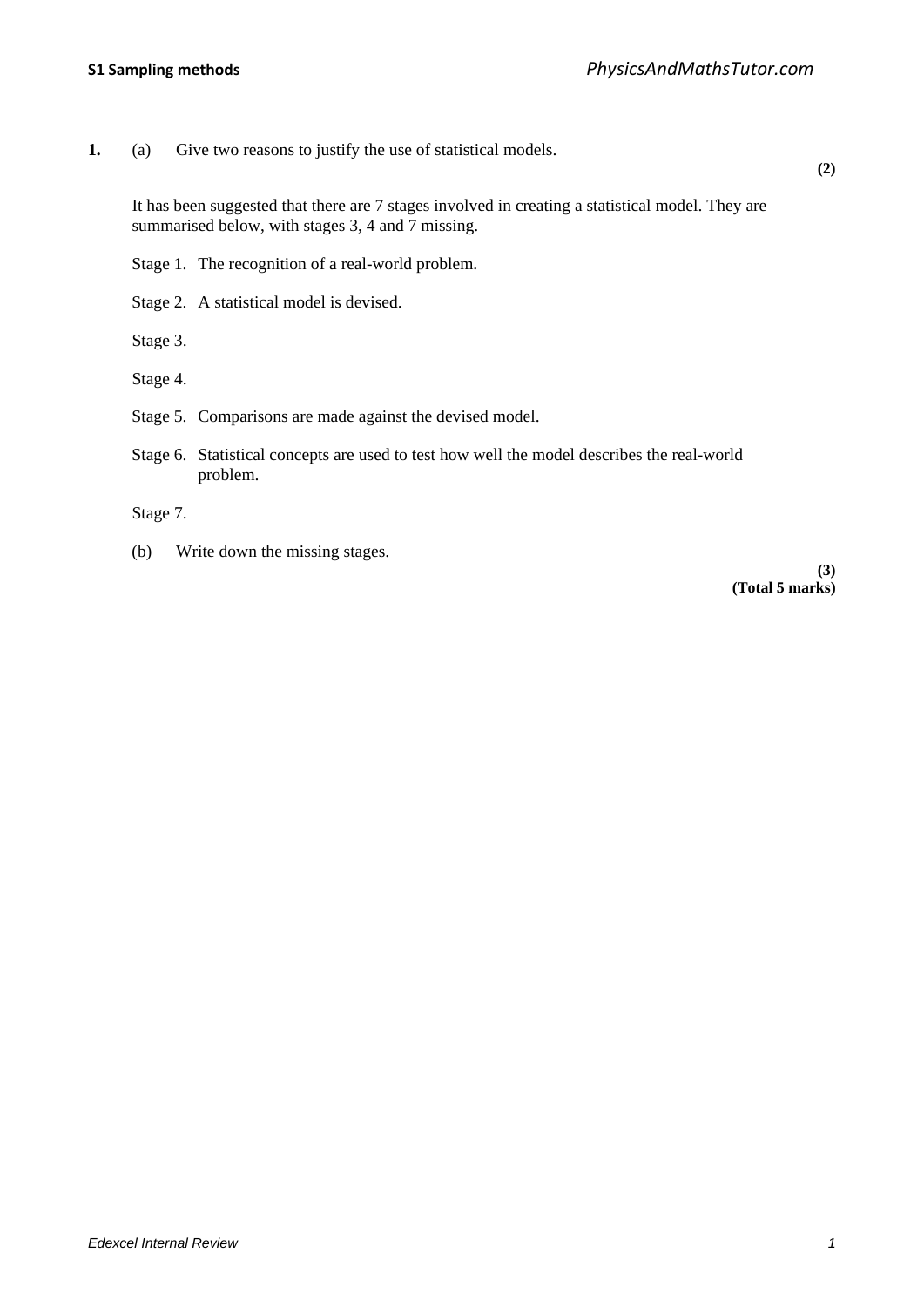| 1. | (a) | Used to simplify or represent a real world problem<br>Cheaper $or$ quicker $or$ easier (than the real situation) $or$<br>more easily modified<br>To improve understanding of the real world problem<br>Used to predict outcomes from a real world problem<br>(idea of predictions) |  |                                                                                                                              | any two lines<br>B1<br>B1 | 2 |  |
|----|-----|------------------------------------------------------------------------------------------------------------------------------------------------------------------------------------------------------------------------------------------------------------------------------------|--|------------------------------------------------------------------------------------------------------------------------------|---------------------------|---|--|
|    |     | 1 <sup>st</sup> B1                                                                                                                                                                                                                                                                 |  | For one line                                                                                                                 |                           |   |  |
|    |     | 2 <sup>nd</sup> B1                                                                                                                                                                                                                                                                 |  | For a second line<br>Be generous for $1st B1$ but stricter for B1B1                                                          |                           |   |  |
|    | (b) | Model used to make predictions. (Idea of predicted<br>$(3 \text{ or } 4)$<br>values based on the model)                                                                                                                                                                            |  |                                                                                                                              | B1                        |   |  |
|    |     | (Experimental) data collected<br>$(4 \text{ or } 3)$                                                                                                                                                                                                                               |  |                                                                                                                              | B1                        |   |  |
|    |     | Model is refined.<br>(7)                                                                                                                                                                                                                                                           |  |                                                                                                                              | B1                        | 3 |  |
|    |     | $1st$ & $2nd$ B1                                                                                                                                                                                                                                                                   |  | These two points can be interchanged.<br>Idea of values from (experimental) data and predicted<br>values based on the model. |                           |   |  |
|    |     | 1 <sup>st</sup> B1                                                                                                                                                                                                                                                                 |  | for predicted values from model e.g. "model used to<br>gain suitable data"                                                   |                           |   |  |
|    |     | 2 <sup>nd</sup> B1                                                                                                                                                                                                                                                                 |  | for data collected. Idea of experimental data but<br>"experiment" needn't be explicitly seen                                 |                           |   |  |
|    |     | $3^{\text{rd}}$ B1                                                                                                                                                                                                                                                                 |  | This should be stage 7.<br>Idea of refinement or revision or adjustment                                                      |                           |   |  |
|    |     |                                                                                                                                                                                                                                                                                    |  |                                                                                                                              |                           |   |  |